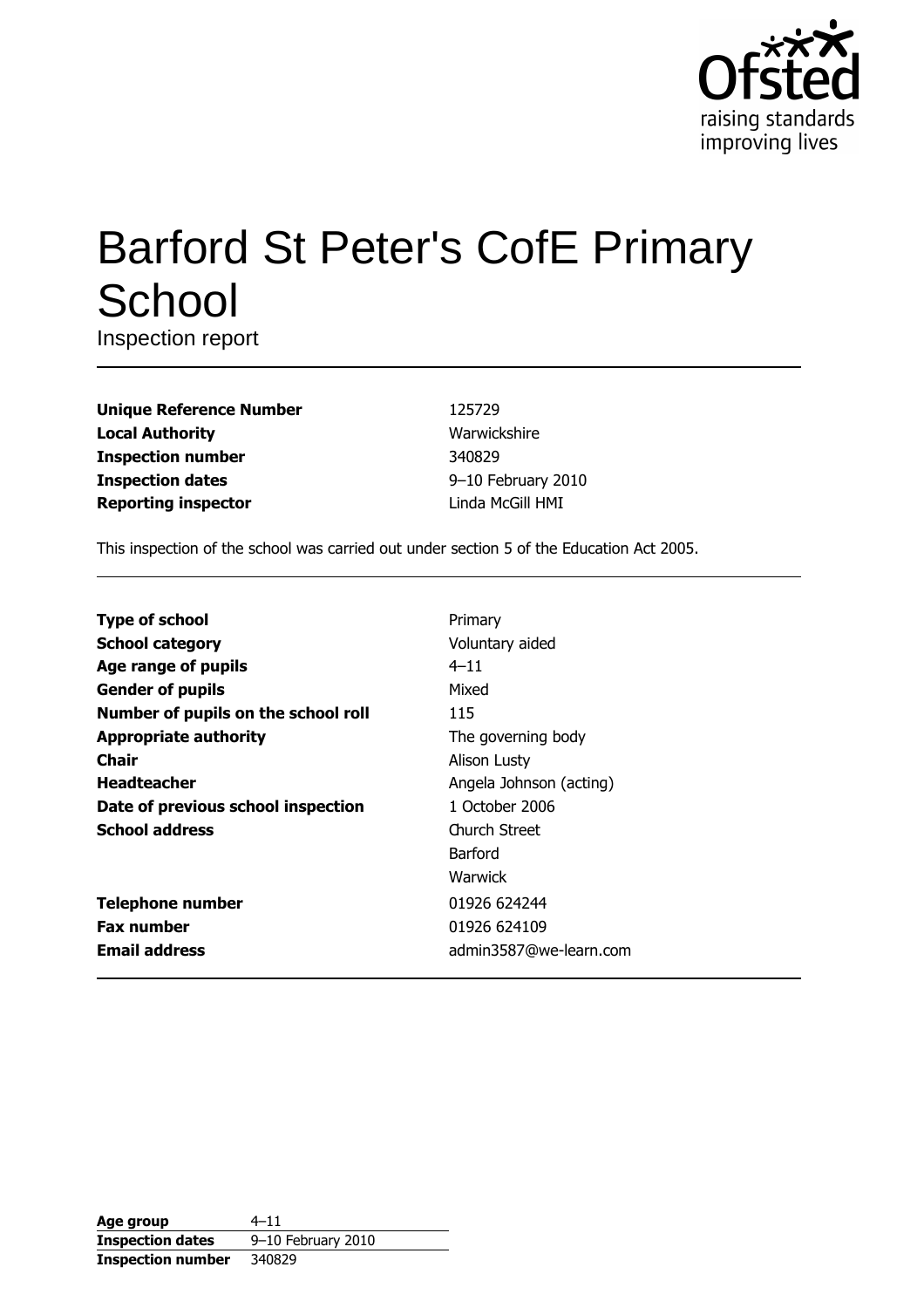The Office for Standards in Education, Children's Services and Skills (Ofsted) regulates and inspects to achieve excellence in the care of children and young people, and in education and skills for learners of all ages. It regulates and inspects childcare and children's social care, and inspects the Children and Family Court Advisory Support Service (Cafcass), schools, colleges, initial teacher training, work-based learning and skills training, adult and community learning, and education and training in prisons and other secure establishments. It rates council children's services, and inspects services for looked after children, safequarding and child protection.

Further copies of this report are obtainable from the school. Under the Education Act 2005, the school must provide a copy of this report free of charge to certain categories of people. A charge not exceeding the full cost of reproduction may be made for any other copies supplied.

If you would like a copy of this document in a different format, such as large print or Braille, please telephone 08456 404045, or email enquiries@ofsted.gov.uk.

You may copy all or parts of this document for non-commercial educational purposes, as long as you give details of the source and date of publication and do not alter the documentation in any way.

Royal Exchange Buildings St Ann's Square Manchester M2 7LA T: 08456 404045 Textphone: 0161 618 8524 E: enquiries@ofsted.gov.uk W: www.ofsted.gov.uk © Crown copyright 2010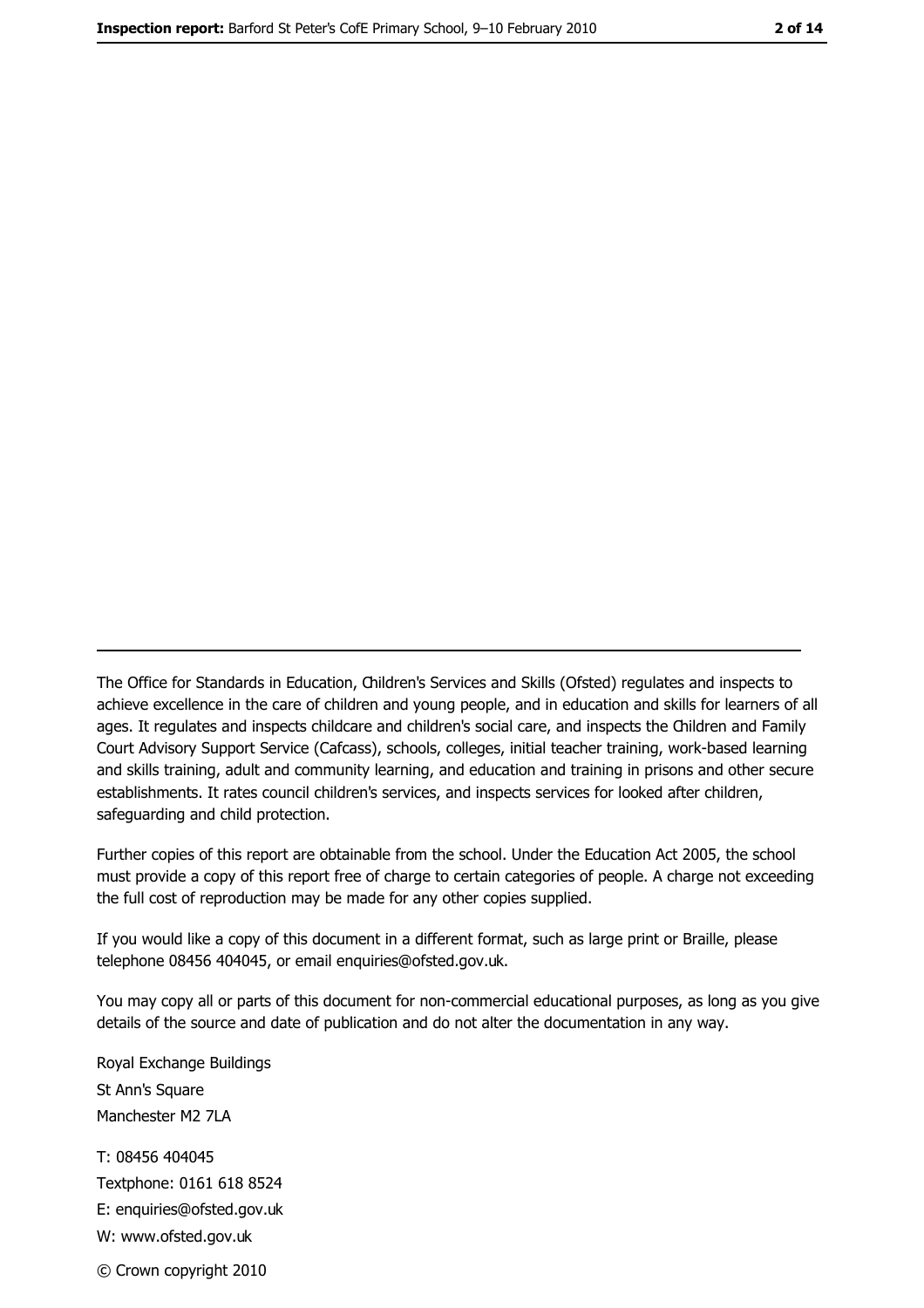# **Introduction**

This inspection was carried out by one of Her Majesty's Inspectors and one additional inspector. They spent about half of their time looking at teaching and learning, observing nine parts of lessons and an assembly. Most of the teachers were observed twice. The lead inspector met one parent who is also a governor and spoke to two other parents by telephone. Other meetings were held with members of staff and the chair of the governing body. The inspectors observed the school's work and looked at documents including policies, the school's plan for improvement and samples of pupils' work. They also looked at questionnaires completed by 53 parents, 62 pupils and 11 members of staff.

The inspection team reviewed many aspects of the school's work. It looked in detail at the following:

- whether all pupils, including those who have special educational needs or a  $\blacksquare$ disability, are making the progress of which they are capable
- the impact of steps taken to improve pupils' achievement in mathematics  $\blacksquare$
- whether provision and outcomes in the Early Years Foundation Stage continue to be  $\blacksquare$ outstanding.

# **Information about the school**

Barford St Peter's is a small primary school. The pupils are taught in four mixed-age classes, including one which comprises pupils in the Reception Year and Year 1. Most of the pupils are of White British heritage. The proportion of pupils entitled to free school meals is small, but the proportion who have special educational needs or a disability is broadly in line with the national figure. Many pupils start school having attended a nearby pre-school, which is independently managed. The school has the 'Healthy Schools' award.

An acting headteacher has led the school since September 2009. A permanent headteacher will take up post in April 2010. The chair of governors is also recently appointed. Major building works are taking place. A new extension is under construction which, when open at the start of the next academic year, will provide an Early Years Unit. The governors are to take over the management of the pre-school, whose staff and children will transfer into the unit.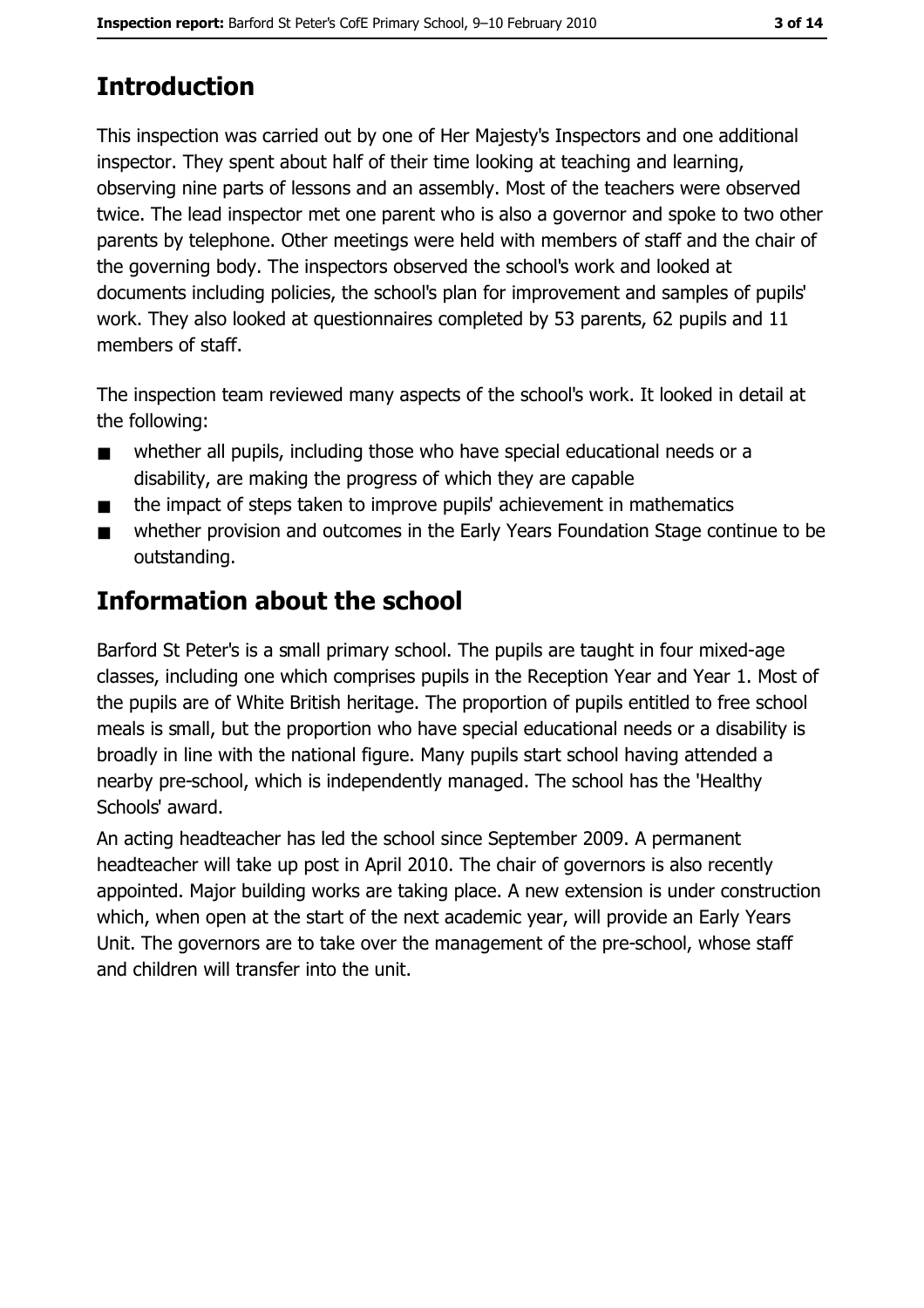# **Inspection judgements**

#### Overall effectiveness: how good is the school?

#### The school's capacity for sustained improvement

#### **Main findings**

Pupils, parents, governors and staff are clearly proud to be part of the community of Barford St Peter's Primary School. This featured strongly in their responses to questionnaires and in meetings and discussions. Many parents mentioned the supportive, family ethos which enables their children to grow and thrive. Many pupils made comments such as, 'this is a great school' and 'this school is a good school because we all help each other'. Several staff mentioned a 'strong team spirit'. The findings of this inspection confirm these views. The atmosphere in school is warm and welcoming, relationships are extremely positive and expectations are high. Staff work very well together. This leads to outstanding outcomes for the pupils. The enthusiasm and joy in learning which is clearly shown by the youngest pupils does not diminish over time. The oldest pupils are mature, confident and sensible individuals, well equipped with the personal qualities that will stand them in good stead in the future. Pupils' behaviour is excellent and they are unfailingly polite and respectful. Their enjoyment is reflected in high attendance. They have a strong understanding of how to keep safe and healthy.

Pupils build well on the excellent start they make in the Reception Year. Good teaching ensures that at the end of Year 6, the school's test results are consistently above average, and there are no differences in the performance of different groups of pupils. Pupils do very well in English and their attainment is high; in 2009 nearly half of the pupils reached the higher Level 5. Attainment is not so high in mathematics, however, and the gap between the school's results and the national figure in this subject is not so wide. Pupils make good progress overall, but the difference in results in English and mathematics points to faster progress in the former. There are a number of reasons for this. Pupils' targets in mathematics tend to be broader and less specific than those in English. Pupils do not always fully understand what they are to do and learn, in each lesson, and how much they have learned is not always checked thoroughly at the end. Marking does not consistently pick up misconceptions and pinpoint what pupils need to do to improve. The school has recently purchased a new scheme of work for mathematics because it recognised that greater challenge was needed for some pupils. Teachers adapt the scheme to make sure that it suits the pupils' needs, but there are some instances when pupils are required to complete tasks that they can already do with ease before moving on to the more challenging activities.

The acting headteacher and the chair of governors provide strong leadership. They have a secure understanding of the school's strengths and areas for development. They have brought a sharper edge to the school's work and are rapidly developing systems that will strengthen accountability and aid strategic planning. At the moment, although teachers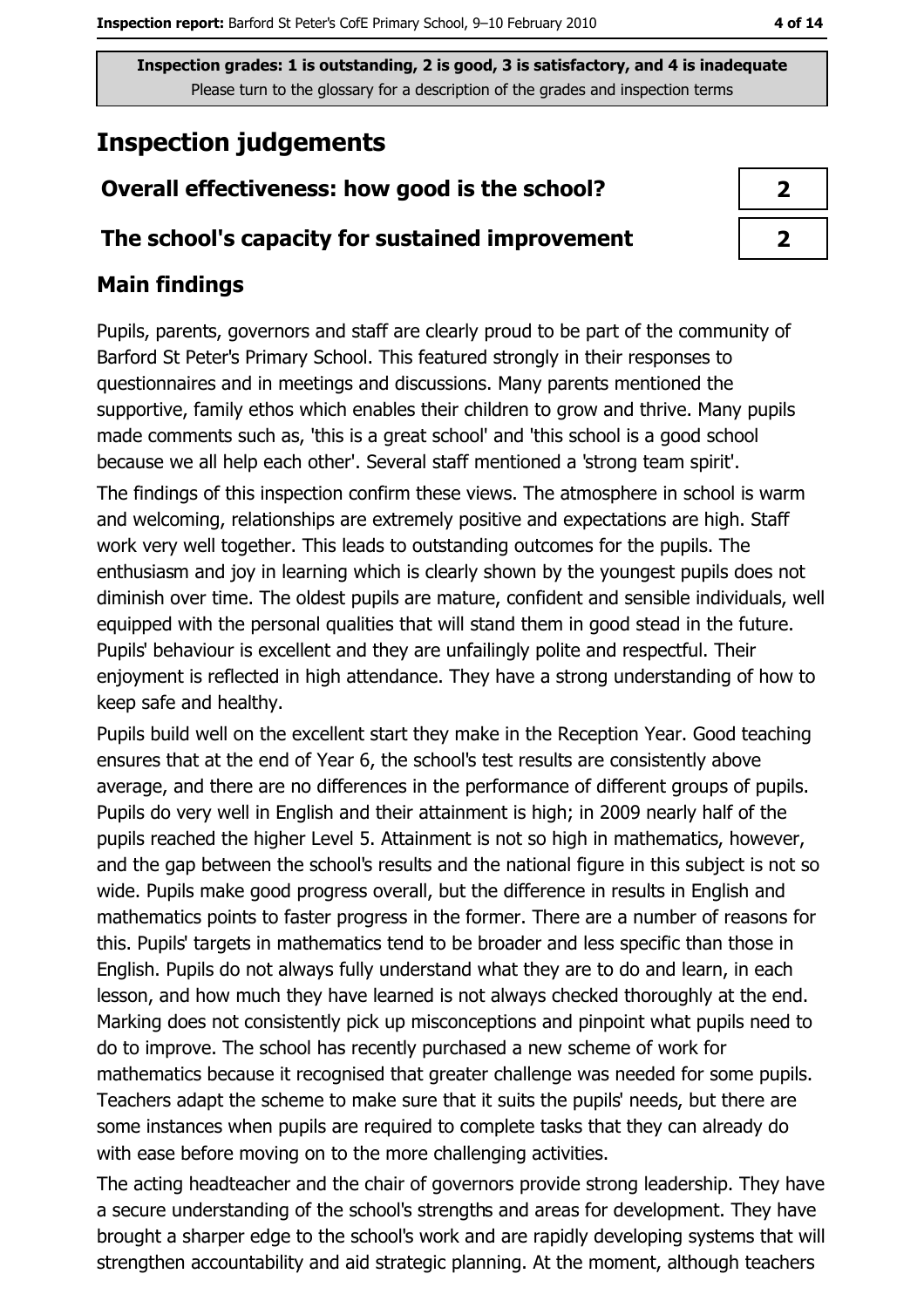hold a wealth of information about pupils' attainment and progress, there is no succinct overview of how each year group is doing. The school's plan for improvement does not prioritise the most important areas.

Since the school was last inspected, significant strengths such as outstanding provision in the Early Years Foundation Stage and high attainment in English and science have been maintained. Improvements have been made to attendance, teachers' marking and to pupils' understanding of healthy lifestyles. This demonstrates that the school has a good capacity to bring about further improvements.

## What does the school need to do to improve further?

- Improve pupils' progress in mathematics so that their attainment matches that in  $\blacksquare$ English by:
	- making sure that pupils' targets specify exactly what they should learn next
	- ensuring that in lessons all pupils know exactly what they are to learn, as well as do
	- checking that pupils are learning what was intended during the course and at the end of the lesson, including involving them in assessing their own progress
	- ensuring that pupils do not spend too much time on tasks that they can already complete with ease.
- Continue to develop systems to aid strategic planning and promote accountability,  $\blacksquare$ ensuring that the next plan for improvement focuses sharply on outcomes for the pupils and contains specific and measurable criteria for evaluating success.

## Outcomes for individuals and groups of pupils

After an excellent start in the Reception Year, pupils' attainment at the start of Year 1 is high. They build well on this, and teachers' assessments show that attainment at the end of Year 2 remains high in reading, writing and mathematics. Good progress continues through Key Stage 2 and the school's test results have been significantly above average in English and science for several years. Results in mathematics, although above average, are not so high and pupils do not make such swift progress in this subject. The well-targeted support for pupils who have special educational needs enables them to make good progress, in line with their classmates.

In lessons, pupils are keen to learn and their ability to concentrate and persevere is exceptional. They work extremely well with partners, in groups or independently, and take their learning seriously. In an outstanding English lesson, pupils cooperated very well with one another to refine and develop their performance of rhyming couplets they had written in the style of the witches from Macbeth. This enabled them to make excellent progress and all pupils had the chance to experience success.

Pupils are sure that the staff keep them safe and their knowledge of how to stay safe and be healthy is outstanding. Some spoke confidently about different food groups and the need to have a balanced diet and lots of exercise. The building works mean that one

 $\mathbf{1}$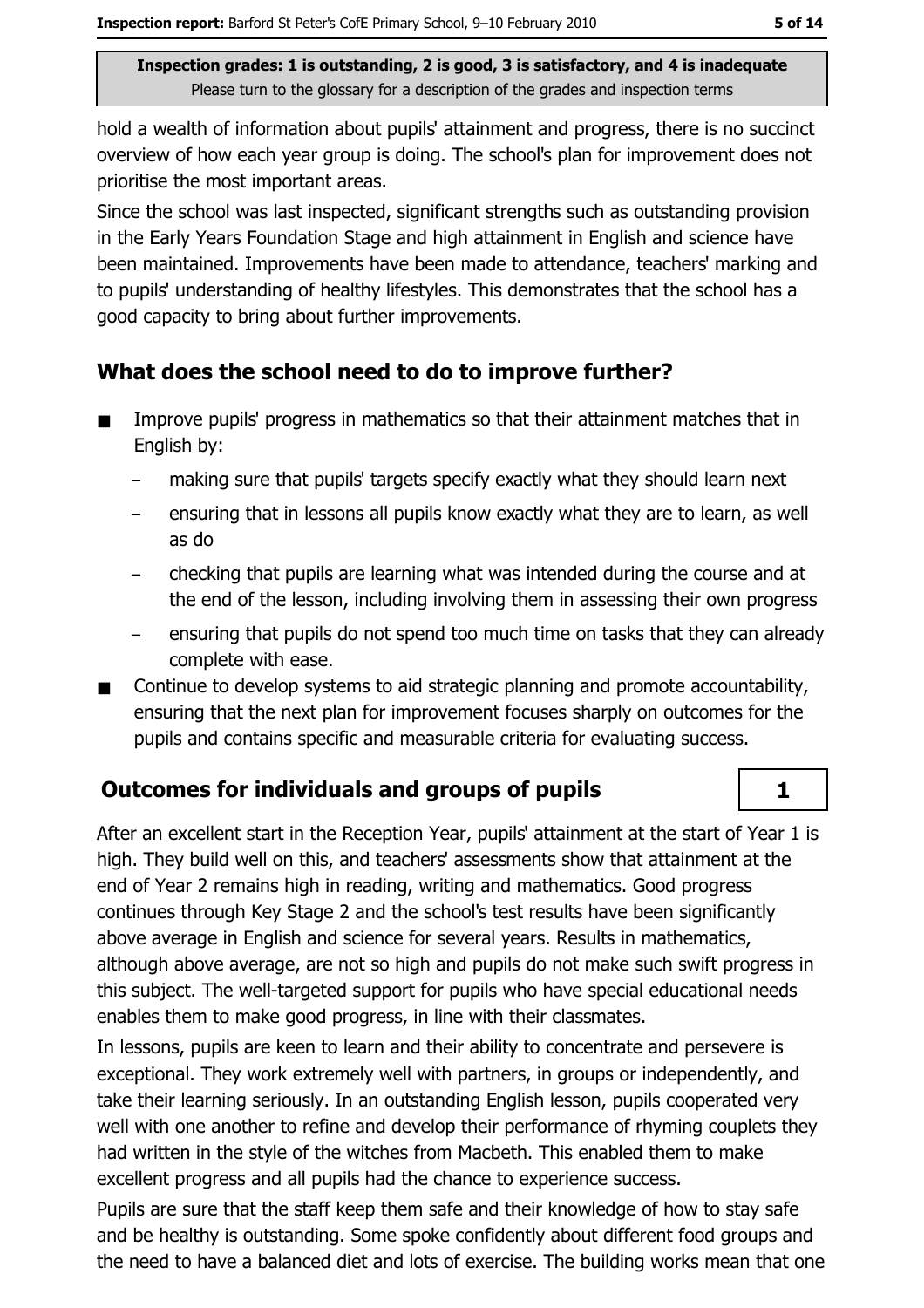playground is out of use and outdoor space is somewhat restricted, but at play times the pupils showed a good awareness of space and one another, and still managed to run about a good deal. The inspectors were particularly impressed by the exemplary way that pupils lined up and entered the building at the end of play time. The pupils enjoy taking responsibility, for example as prefects, office helpers or members of the school council. They are keen to help others and regularly raise funds for national and international charities. Pupils' spiritual, moral, social and cultural development is good and the moral, social and spiritual elements are particularly strong. Taking account of their high rates of attendance, their excellent personal development and above-average attainment, the pupils are exceptionally well prepared for the next stage of their education and the wider world.

These are the grades for pupils' outcomes

| Pupils' achievement and the extent to which they enjoy their learning                                                     | $\overline{\phantom{a}}$ |
|---------------------------------------------------------------------------------------------------------------------------|--------------------------|
| Taking into account:<br>Pupils' attainment <sup>1</sup>                                                                   | 2                        |
| The quality of pupils' learning and their progress                                                                        | $\mathcal{P}$            |
| The quality of learning for pupils with special educational needs and/or<br>disabilities and their progress               | $\overline{2}$           |
| The extent to which pupils feel safe                                                                                      | 1                        |
| <b>Pupils' behaviour</b>                                                                                                  | 1                        |
| The extent to which pupils adopt healthy lifestyles                                                                       | 1                        |
| The extent to which pupils contribute to the school and wider community                                                   | $\overline{2}$           |
| The extent to which pupils develop workplace and other skills that will<br>contribute to their future economic well-being | 1.                       |
| Taking into account:<br>Pupils' attendance <sup>1</sup>                                                                   |                          |
| The extent of pupils' spiritual, moral, social and cultural development                                                   | 2                        |

## How effective is the provision?

The teachers know their pupils very well and pay close attention to planning to meet the needs of the wide range of abilities and the different ages in their classes. Teaching assistants make a valuable contribution in lessons, working in partnership with the

The grades for attainment and attendance are: 1 is high; 2 is above average; 3 is broadly average; and 4 is low.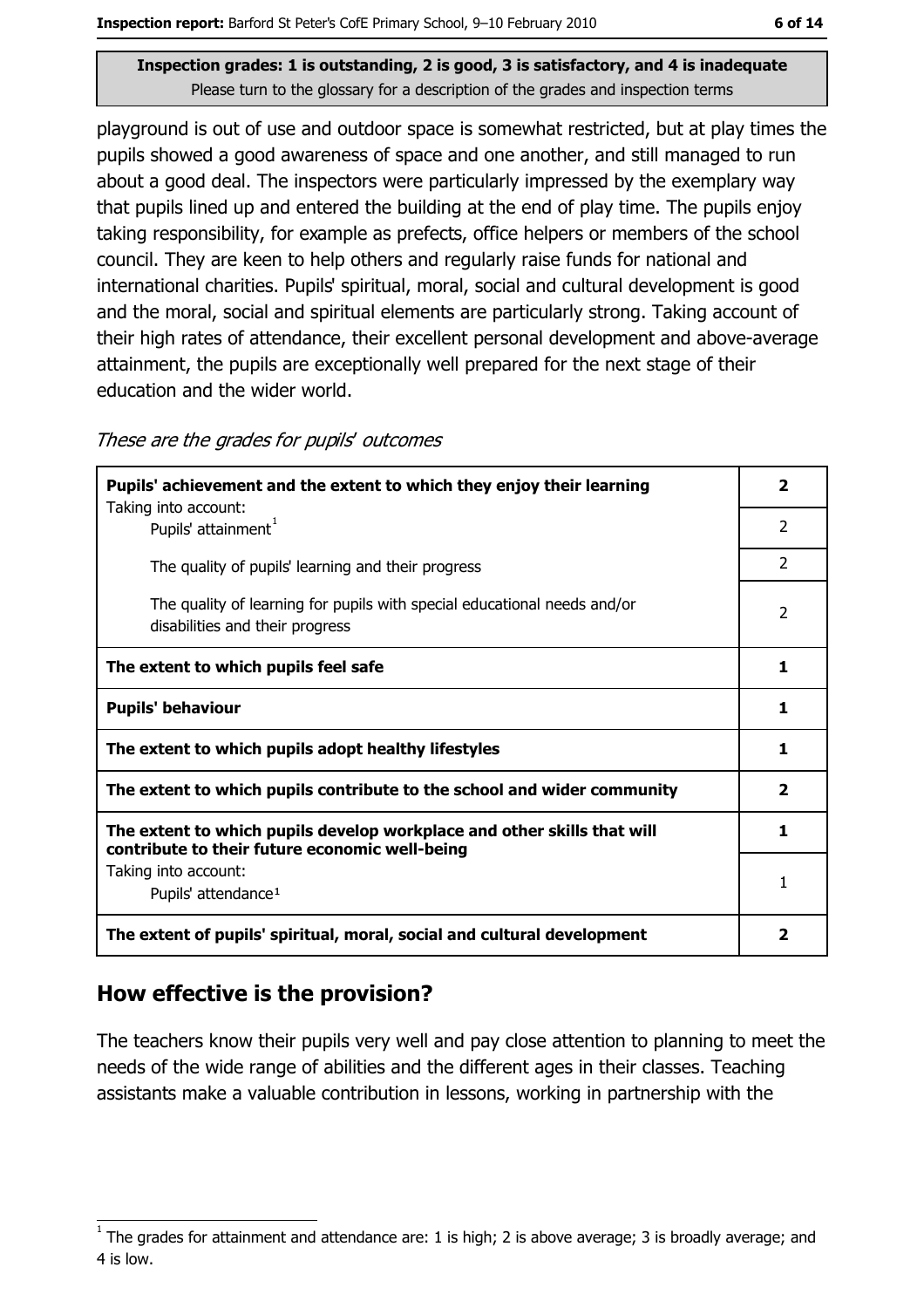teacher and supporting particular individuals or groups. Relationships are very strong and there is a positive working atmosphere. Teachers make sure to ask probing questions so that pupils have to explain their thinking or give extended answers. In most lessons, the pace is brisk and pupils are expected to complete a good deal of work. Classrooms are bright and inviting places but rather small, so teachers make effective use of the hall, computer suite, group rooms and even corridors as teaching spaces. Minor weaknesses in aspects of the teaching of mathematics have been outlined earlier. Although the quality of marking has improved, there are inconsistencies between classes and the school's agreed approaches to assessing learning during the course of lessons are not yet second nature.

The curriculum provides the pupils with a broad range of interesting and stimulating experiences. It supports pupils' personal development especially well. There is a good emphasis on the creative side of the curriculum, with particular strengths in music; the pupils sing beautifully. Pupils appreciate the good range of clubs and activities and take-up is high.

The pupils are well cared for. Arrangements to protect pupils and keep them safe are robust and well understood. The staff work well with outside agencies to make sure that individual needs are met, and supplement the school's own provision. For example, early morning movement sessions are provided voluntarily by a member of staff to support pupils who have difficulties with coordination. A wide range of interventions is implemented in response to pupils' identified needs. The impact is not yet fully evaluated and the school cannot be sure of the effectiveness of the interventions for every pupil.

| The quality of teaching                                                                                    |  |
|------------------------------------------------------------------------------------------------------------|--|
| Taking into account:<br>The use of assessment to support learning                                          |  |
| The extent to which the curriculum meets pupils' needs, including, where<br>relevant, through partnerships |  |
| The effectiveness of care, guidance and support                                                            |  |

#### How effective are leadership and management?

Strong leadership from the acting headteacher and effective teamwork from all staff members have ensured that the school continues to move forward despite the recent and impending changes. Morale is high. Senior staff and the chair of governors understand that some of the school's systems for strategic planning and evaluating impact are not as effective as they should be and are taking steps to address this. Strengths and weaknesses in teaching and learning are well known. Governors have a high profile in school, visiting regularly to provide support or to check on aspects of the school's work. New committees have been established to make sure that important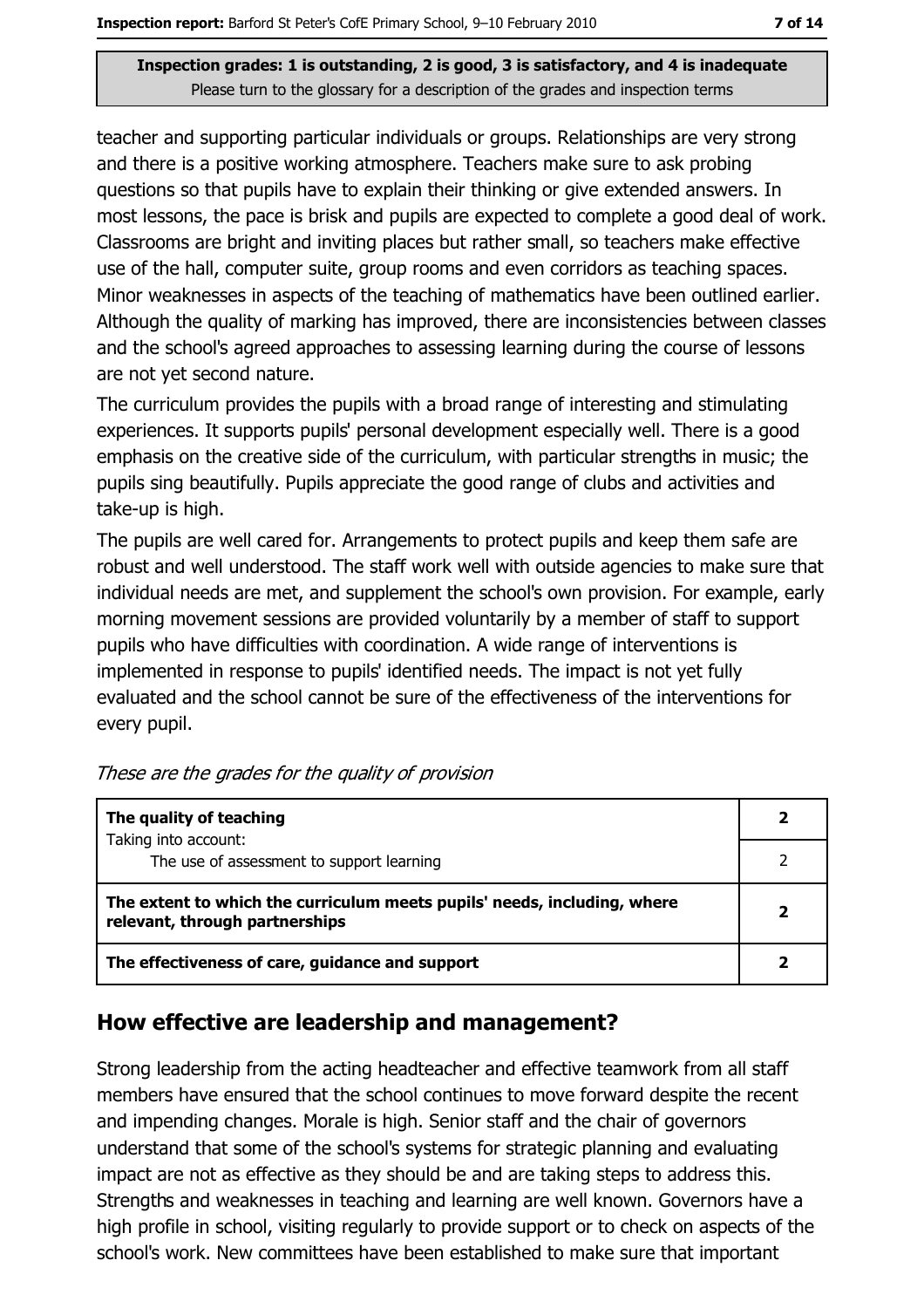developments, such as the opening of the Early Years Unit, are closely monitored. Governors also ensure that they comply with all statutory requirements, including those for safeguarding. The school is meticulous in carrying out the required checks on personnel.

The school has a positive relationship with parents, who are highly supportive. The recent introduction of a 'report card' has made sure that parents know what their child is working towards. Staff know the local community well and the school plays a prominent role within it. Links are being established with other schools nationally and abroad. However, the strategy for promoting community cohesion has only recently been formulated and the school is not yet in a position to evaluate impact. The school's close attention to individuals means that all have equal opportunity to succeed.

| These are the grades for leadership and management |  |
|----------------------------------------------------|--|

| The effectiveness of leadership and management in embedding ambition and<br>driving improvement                                                                     | 2              |
|---------------------------------------------------------------------------------------------------------------------------------------------------------------------|----------------|
| Taking into account:<br>The leadership and management of teaching and learning                                                                                      | $\overline{2}$ |
| The effectiveness of the governing body in challenging and supporting the<br>school so that weaknesses are tackled decisively and statutory responsibilities<br>met | 2              |
| The effectiveness of the school's engagement with parents and carers                                                                                                | $\mathbf{z}$   |
| The effectiveness of partnerships in promoting learning and well-being                                                                                              | $\mathbf{2}$   |
| The effectiveness with which the school promotes equality of opportunity and<br>tackles discrimination                                                              | $\mathbf{z}$   |
| The effectiveness of safeguarding procedures                                                                                                                        | $\mathbf{2}$   |
| The effectiveness with which the school promotes community cohesion                                                                                                 | 3              |
| The effectiveness with which the school deploys resources to achieve<br>value for money                                                                             | 2              |

## **Early Years Foundation Stage**

Children get off to a flying start in the Reception class. Close links with the pre-school and good relationships with parents help ensure that transition into the Reception class is a smooth one. Children quickly settle and thrive, because the adults look after them very well and provide a wealth of interesting and challenging experiences which foster a real love of learning. When they start school, children's skills and abilities are generally higher than that of a typical four-year-old. Excellent teaching enables the children to make great strides forward in all areas of learning, especially in their personal and social development and their communication, language and literacy skills. Many of the children are already able to write simple captions and labels, for example, 'Luc but doo not tuch'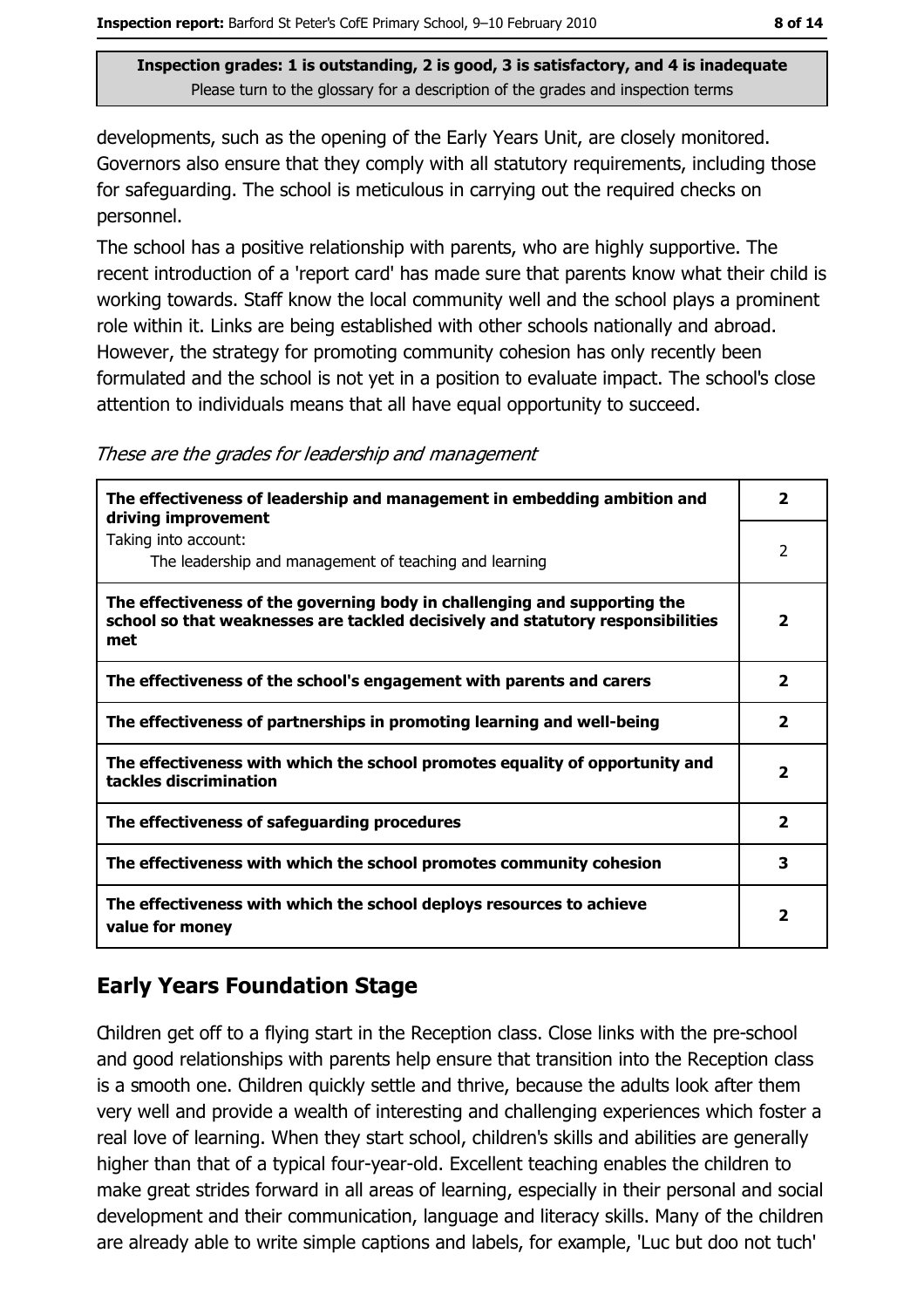beside a nest of dinosaur eggs. By the end of the Reception Year, most children have reached or exceeded the nationally-set goals for their learning.

Children have many opportunities to explore ideas in depth, to play cooperatively or independently, indoors and outdoors. Adults organise the environment in response to children's interests; for example, the outdoor area is currently a 'building site', reflecting children's great interest in the construction work which is taking place nearby. Adults intervene sensitively in children's play to help move learning on.

Adults track individual children's progress and development carefully and thoroughly. Their individual records or 'learning journeys' are documents to be treasured, as they give a detailed, photographic record of the steps children have taken during their time in the Reception class. Outstanding outcomes for the children and the high quality of provision indicate that the leadership and management of the Early years Foundation Stage are excellent.

These are the grades for the Early Years Foundation Stage

| <b>Overall effectiveness of the Early Years Foundation Stage</b>                             |  |
|----------------------------------------------------------------------------------------------|--|
| Taking into account:<br>Outcomes for children in the Early Years Foundation Stage            |  |
| The quality of provision in the Early Years Foundation Stage                                 |  |
| The effectiveness of leadership and management of the Early Years<br><b>Foundation Stage</b> |  |

## **Views of parents and carers**

Parents and carers have very positive views about the school, in particular how much their children enjoy school and how well the school keeps children safe. Very few parents expressed negative opinions, and there were no particular trends in the unfavourable responses. Several parents commented how pleased they were with the school, and remarked on the pupils' polite and respectful behaviour. Inspectors agree that there are considerable strengths in the school's work. They also agree that the pupils are very well behaved.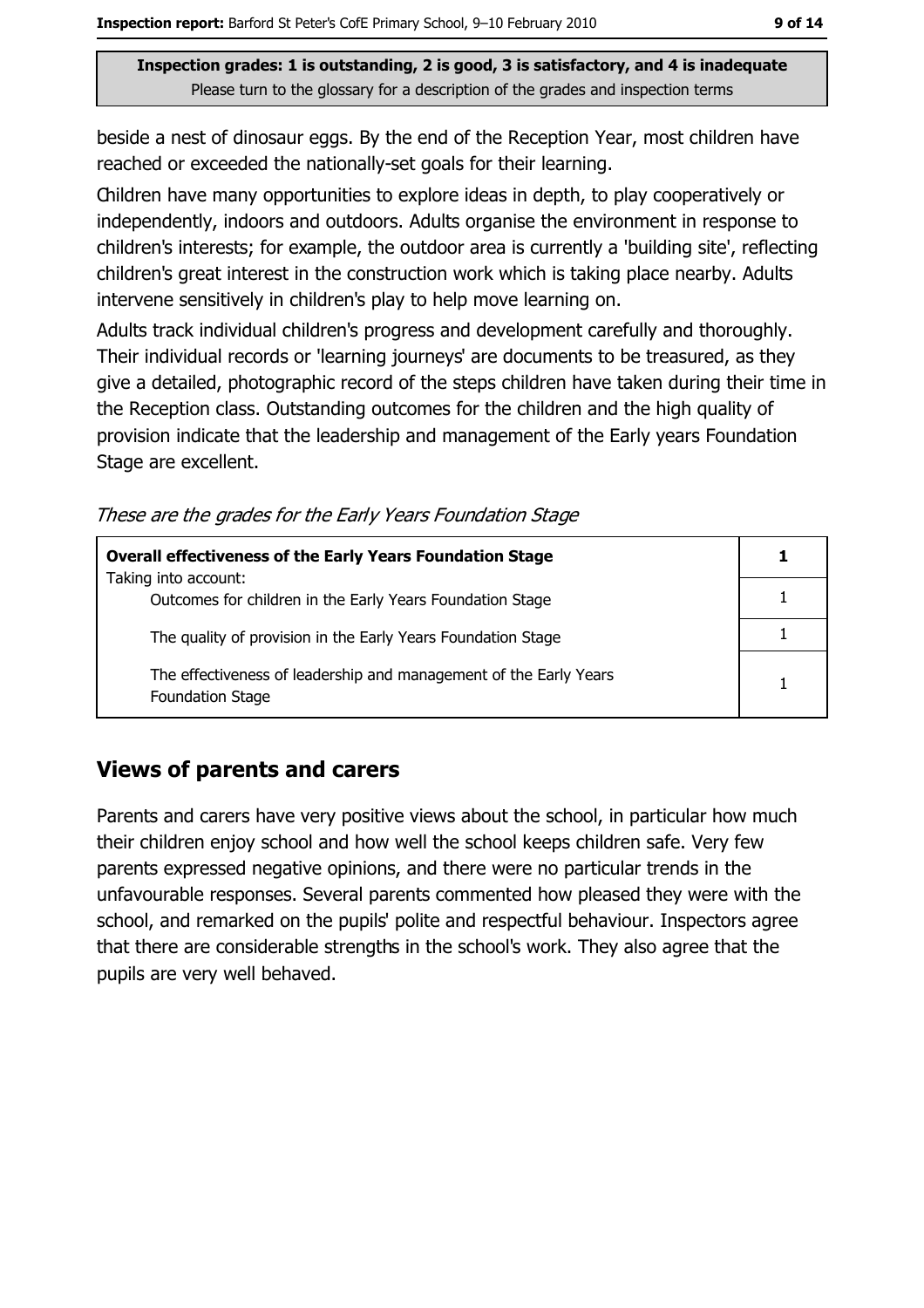#### Responses from parents and carers to Ofsted's questionnaire

Ofsted invited all the registered parents and carers of pupils registered at Barford St Peter's CofE Primary School to complete a questionnaire about their views of the school.

In the questionnaire, parents and carers were asked to record how strongly they agreed with 13 statements about the school. The inspection team received 53 completed questionnaires by the end of the on-site inspection. In total, there are 115 pupils registered at the school.

| <b>Statements</b>                                                                                                                                                                                                                                       |              | <b>Strongly</b><br><b>Agree</b><br><b>Agree</b> |              | <b>Disagree</b> |                | <b>Strongly</b><br>disagree |              |                  |
|---------------------------------------------------------------------------------------------------------------------------------------------------------------------------------------------------------------------------------------------------------|--------------|-------------------------------------------------|--------------|-----------------|----------------|-----------------------------|--------------|------------------|
|                                                                                                                                                                                                                                                         | <b>Total</b> | $\frac{0}{0}$                                   | <b>Total</b> | $\frac{0}{0}$   | <b>Total</b>   | $\frac{0}{0}$               | <b>Total</b> | $\frac{1}{2}$    |
| My child enjoys school                                                                                                                                                                                                                                  | 43           | 81                                              | 10           | 19              | $\mathbf 0$    | 0                           | 0            | 0                |
| The school keeps my child<br>safe                                                                                                                                                                                                                       | 48           | 91                                              | 5            | 10              | $\mathbf 0$    | 0                           | 0            | 0                |
| The school informs me<br>about my child's progress                                                                                                                                                                                                      | 31           | 58                                              | 21           | 40              | 1              | $\overline{2}$              | 0            | 0                |
| My child is making enough<br>progress at this school                                                                                                                                                                                                    | 31           | 58                                              | 18           | 34              | $\overline{4}$ | 8                           | 0            | $\mathbf 0$      |
| The teaching is good at this<br>school                                                                                                                                                                                                                  | 39           | 75                                              | 13           | 25              | $\mathbf 0$    | 0                           | 0            | 0                |
| The school helps me to<br>support my child's learning                                                                                                                                                                                                   | 35           | 66                                              | 17           | 32              | $\mathbf 0$    | 0                           | $\mathbf{1}$ | $\overline{2}$   |
| The school helps my child to<br>have a healthy lifestyle                                                                                                                                                                                                | 35           | 66                                              | 18           | 34              | $\bf{0}$       | 0                           | 0            | $\boldsymbol{0}$ |
| The school makes sure that<br>my child is well prepared for<br>the future (for example<br>changing year group,<br>changing school, and for<br>children who are finishing<br>school, entering further or<br>higher education, or<br>entering employment) | 30           | 61                                              | 19           | 39              | $\mathbf 0$    | 0                           | 0            | $\mathbf 0$      |
| The school meets my child's<br>particular needs                                                                                                                                                                                                         | 35           | 66                                              | 15           | 28              | $\overline{2}$ | 4                           | 1            | $\overline{2}$   |
| The school deals effectively<br>with unacceptable behaviour                                                                                                                                                                                             | 32           | 64                                              | 16           | 32              | $\overline{2}$ | 4                           | 0            | 0                |
| The school takes account of<br>my suggestions and<br>concerns                                                                                                                                                                                           | 28           | 54                                              | 21           | 40              | 3              | 6                           | 0            | $\boldsymbol{0}$ |
| The school is led and<br>managed effectively                                                                                                                                                                                                            | 37           | 71                                              | 13           | 25              | $\overline{2}$ | 4                           | $\mathbf 0$  | $\mathbf 0$      |
| Overall, I am happy with my<br>child's experience at this<br>school                                                                                                                                                                                     | 39           | 74                                              | 13           | 25              | $\mathbf{1}$   | $\overline{2}$              | 0            | 0                |

The table above summarises the responses that parents and carers made to each statement. The percentages indicate the proportion of parents and carers giving that response out of the total number of completed questionnaires. Where one or more parents and carers chose not to answer a particular question, the percentages will not add up to 100%.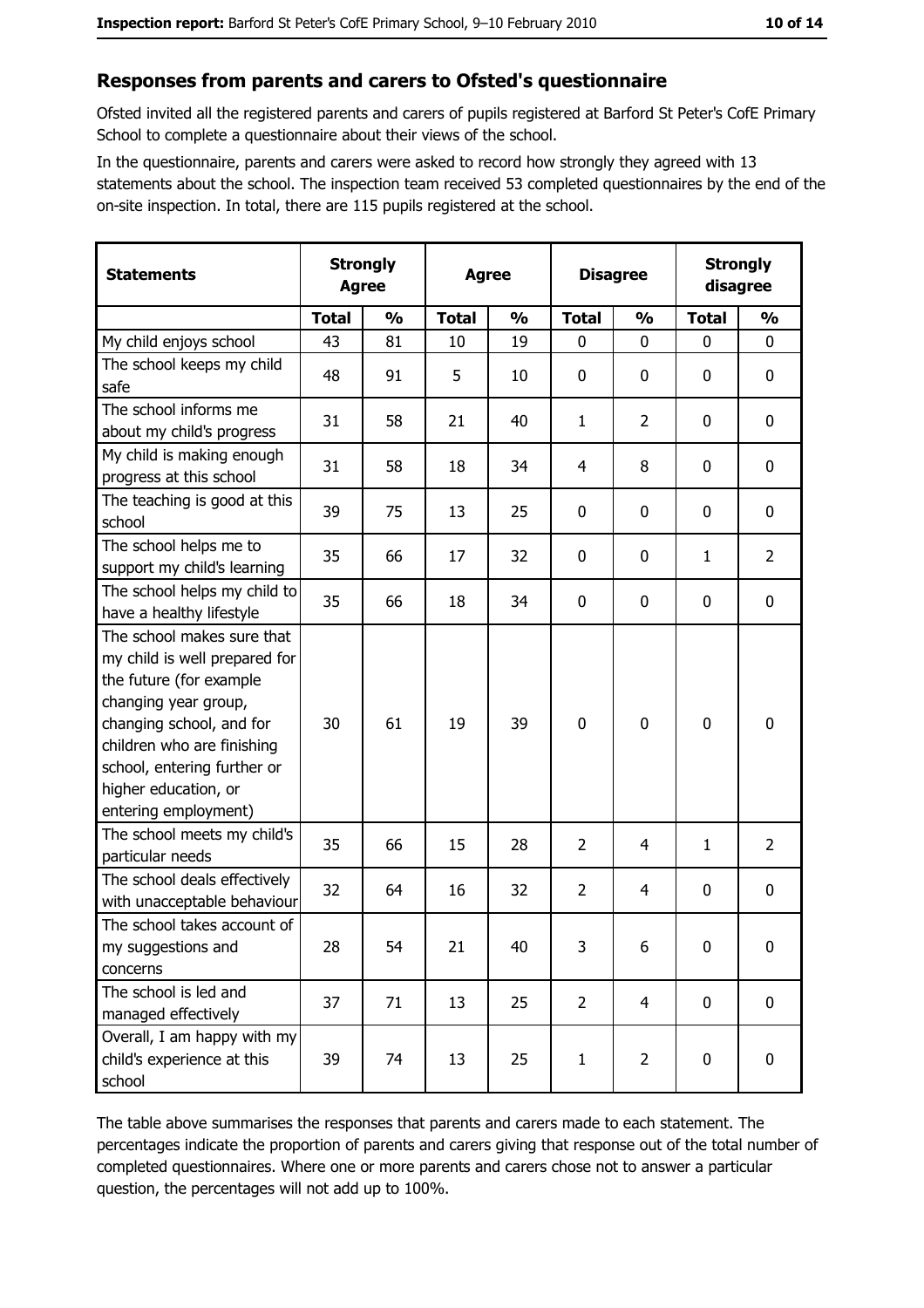# Glossary

| <b>Grade</b> | <b>Judgement</b> | <b>Description</b>                                                                                                                                                                                                               |
|--------------|------------------|----------------------------------------------------------------------------------------------------------------------------------------------------------------------------------------------------------------------------------|
| Grade 1      | Outstanding      | These features are highly effective. An oustanding<br>school provides exceptionally well for its pupils' needs.                                                                                                                  |
| Grade 2      | Good             | These are very positive features of a school. A school<br>that is good is serving its pupils well.                                                                                                                               |
| Grade 3      | Satisfactory     | These features are of reasonable quality. A satisfactory<br>school is providing adequately for its pupils.                                                                                                                       |
| Grade 4      | Inadequate       | These features are not of an acceptable standard. An<br>inadequate school needs to make significant<br>improvement in order to meet the needs of its pupils.<br>Ofsted inspectors will make further visits until it<br>improves. |

## What inspection judgements mean

#### Overall effectiveness of schools inspected between September 2007 and July 2008

|                       | Overall effectiveness judgement (percentage of<br>schools) |      |                     |                   |
|-----------------------|------------------------------------------------------------|------|---------------------|-------------------|
| <b>Type of school</b> | Outstanding                                                | Good | <b>Satisfactory</b> | <b>Inadequate</b> |
| Nursery schools       | 39                                                         | 58   | 3                   | 0                 |
| Primary schools       | 13                                                         | 50   | 33                  | 4                 |
| Secondary schools     | 17                                                         | 40   | 34                  | 9                 |
| Sixth forms           | 18                                                         | 43   | 37                  | $\overline{2}$    |
| Special schools       | 26                                                         | 54   | 18                  | $\overline{2}$    |
| Pupil referral units  | 7                                                          | 55   | 30                  | 7                 |
| All schools           | 15                                                         | 49   | 32                  | 5                 |

New school inspection arrangements were introduced on 1 September 2009. This means that inspectors now make some additional judgements that were not made previously.

The data in the table above were reported in The Annual Report of Her Majesty's Chief Inspector of Education, Children's Services and Skills 2007/08.

Percentages are rounded and do not always add exactly to 100. Secondary school figures include those that have sixth forms, and sixth form figures include only the data specifically for sixth form inspection judgements.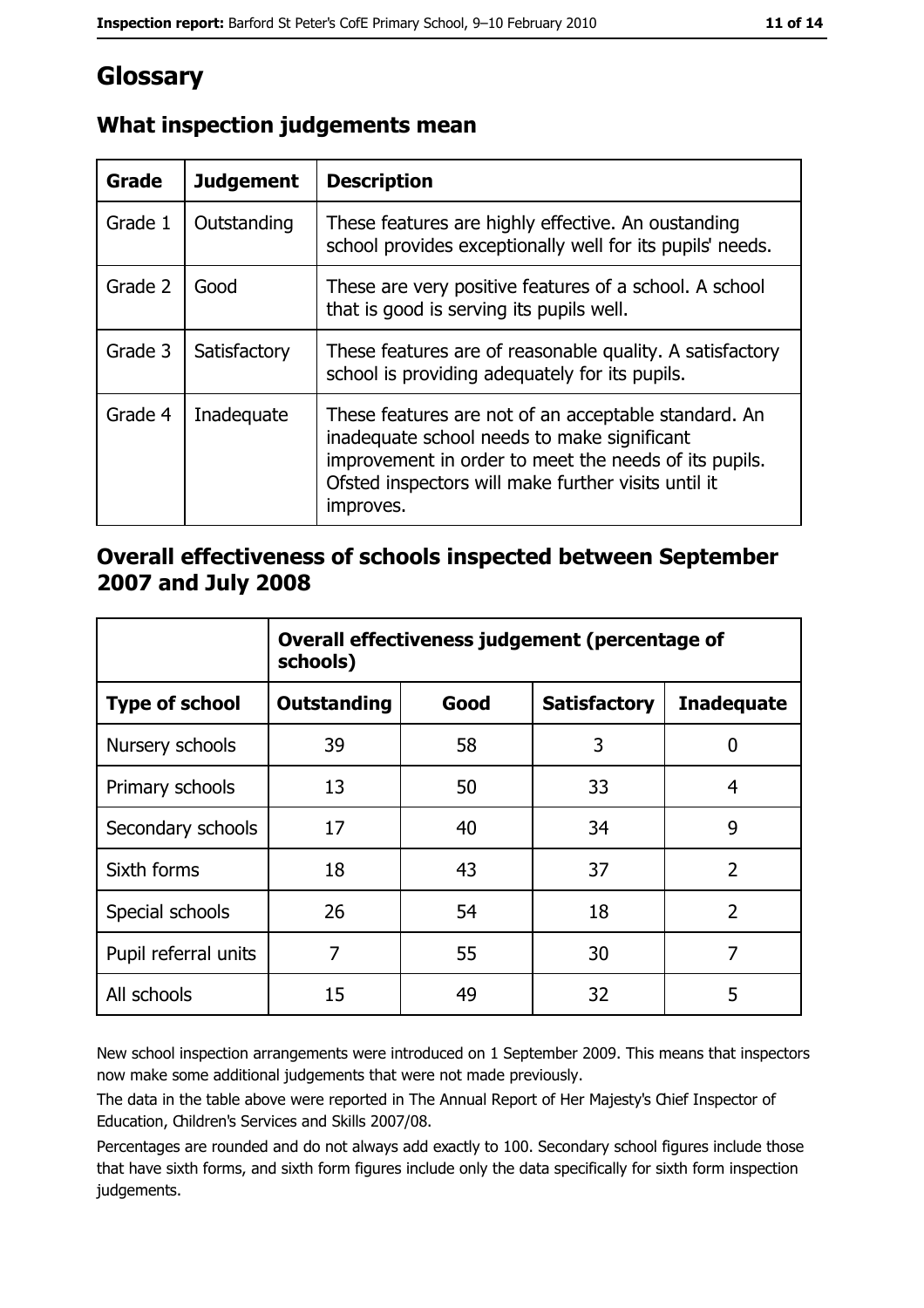# **Common terminology used by inspectors**

| Achievement:                  | the progress and success of a pupil in<br>their learning, development or training.                                                                                                                                                                                                                           |  |  |
|-------------------------------|--------------------------------------------------------------------------------------------------------------------------------------------------------------------------------------------------------------------------------------------------------------------------------------------------------------|--|--|
| Attainment:                   | the standard of the pupils' work shown by<br>test and examination results and in<br>lessons.                                                                                                                                                                                                                 |  |  |
| Capacity to improve:          | the proven ability of the school to<br>continue improving. Inspectors base this<br>judgement on what the school has<br>accomplished so far and on the quality of<br>its systems to maintain improvement.                                                                                                     |  |  |
| Leadership and management:    | the contribution of all the staff with<br>responsibilities, not just the headteacher,<br>to identifying priorities, directing and<br>motivating staff and running the school.                                                                                                                                |  |  |
| Learning:                     | how well pupils acquire knowledge,<br>develop their understanding, learn and<br>practise skills and are developing their<br>competence as learners.                                                                                                                                                          |  |  |
| <b>Overall effectiveness:</b> | inspectors form a judgement on a school's<br>overall effectiveness based on the findings<br>from their inspection of the school. The<br>following judgements, in particular,<br>influence what the overall effectiveness<br>judgement will be.                                                               |  |  |
|                               | The school's capacity for sustained<br>improvement.<br>Outcomes for individuals and groups<br>of pupils.<br>The quality of teaching.<br>The extent to which the curriculum<br>meets pupil's needs, including where<br>relevant, through partnerships.<br>The effectiveness of care, guidance<br>and support. |  |  |
| Progress:                     | the rate at which pupils are learning in<br>lessons and over longer periods of time. It<br>is often measured by comparing the<br>pupils' attainment at the end of a key<br>stage with their attainment when they<br>started.                                                                                 |  |  |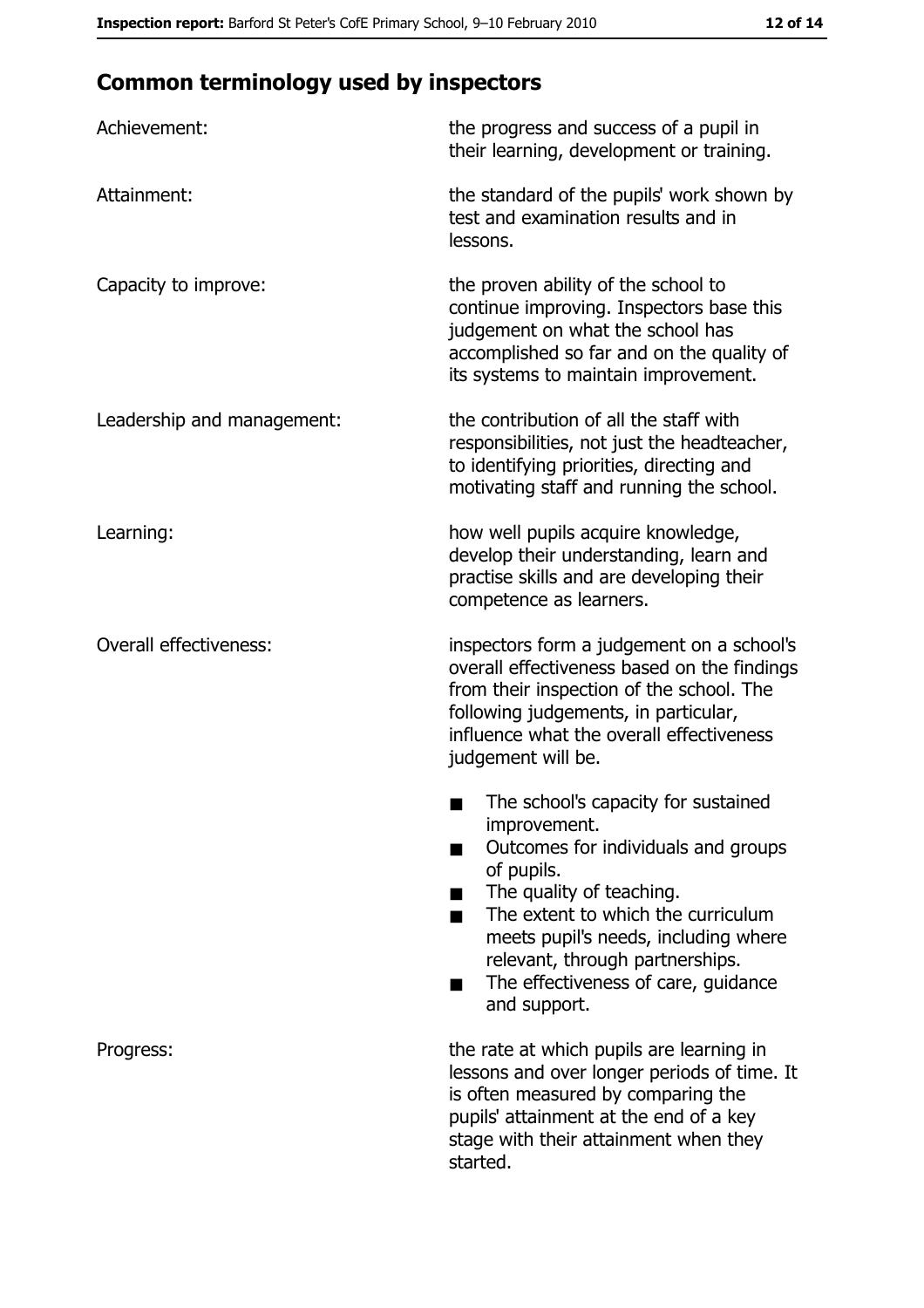This letter is provided for the school, parents and carers to share with their children. It describes Ofsted's main findings from the inspection of their school.



#### 11 February 2010

#### Dear Pupils,

Inspection of Barford St Peter's CofE Primary School, Warwick, CV35 8EW

Thank you so much for the warm welcome and the help that you gave when we inspected your school recently. I was pleased that so many of you filled in your questionnaires to tell me what you think about Barford St Peter's.

As you know, we spent time with you in class and outdoors and talked to some of you. We also looked at lots of paperwork, spoke to teachers and other adults, and looked at the questionnaires that your parents had returned. We thought carefully about what everyone said and what we had seen. This is what we decided.

Barford St Peter's is a good school, and you are a great credit to it. We were very impressed by your excellent behaviour and how you try your best in lessons.

The youngest children get off to a great start in Class 1.

You make good progress and do well in the tests at the end of Year 6.

Teachers and teaching assistants know you all very well. They make lessons interesting and have your best interests at heart.

We noticed, though, that you do not make quite so much progress in mathematics as you do in English. We have asked your teachers to work on this. They are going to make sure that you know exactly what you should be learning in each lesson and make the work challenge you a bit more. You can help with this by letting your teacher know if you do not understand, or if the work is ever too easy for you.

We have also asked your headteacher and the chair of governors to continue the work that they have started on planning for the future. They will make sure they have all of the information they need at their fingertips so that they can keep the school moving in the right direction.

With all good wishes,

Yours sincerely

Linda McGill

Her Majesty's Inspector